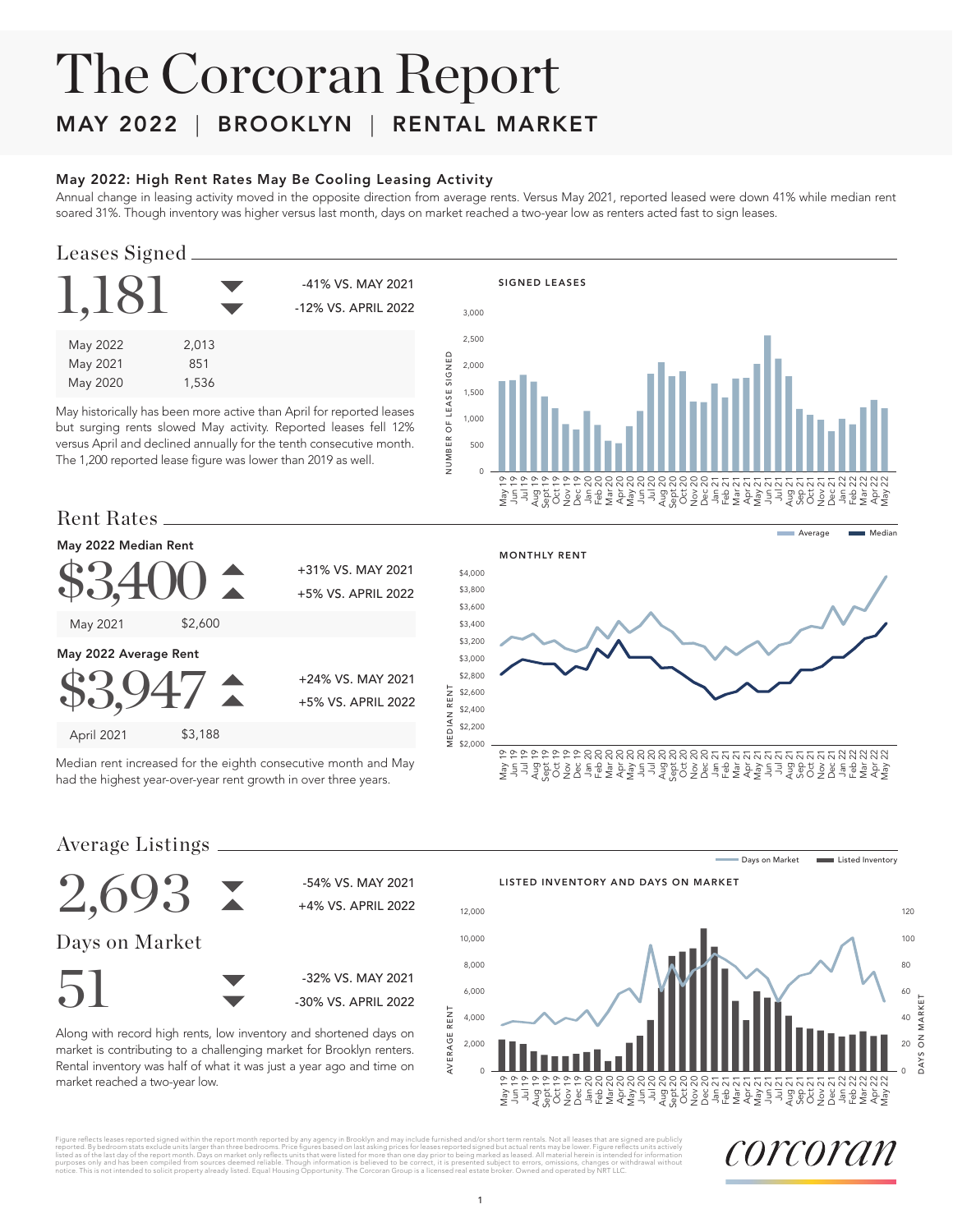# The Corcoran Report MAY 2022 | BROOKLYN | RENTAL MARKET

#### Leases Signed by Bedroom

| <b>Studios</b> | 192 | $-41%$ | YoY |
|----------------|-----|--------|-----|
| One Bedrooms   | 454 | $-40%$ | YoY |
| Two Bedrooms   | 371 | $-41%$ | YoY |
| Three Bedrooms | 129 | $-49%$ | YoY |
|                |     |        |     |

Compared to lease activity last year, reported leases were significantly lower for all unit types. Price sensitivity forced leasing activity for three bedrooms down the most compared to a year ago.



#### Average Rent by Bedroom

| <b>Studios</b> | \$2.966 |                          | 26% | YoY |
|----------------|---------|--------------------------|-----|-----|
| One Bedrooms   | \$3,434 |                          | 21% | YoY |
| Two Bedrooms   | \$4,399 |                          | 29% | YoY |
| Three Bedrooms | \$5,088 | $\overline{\phantom{a}}$ | 28% | YoY |

For the second consecutive month, average rent increased by double-digits annually for all bedroom types. Furthermore, new price records were reached across-the-board.

AVERAGE RENT BY BEDROOM



#### Days on Market by Bedroom

| Studios        | 41 | $-57%$ | YoY |
|----------------|----|--------|-----|
| One Bedrooms   | 50 | $-38%$ | YoY |
| Two Bedrooms   | 55 | $-14%$ | YoY |
| Three Bedrooms | 58 | 0%     | YoY |
|                |    |        |     |

Days on market shortened for all unit types except for three bedrooms. With heightened price sensitivity, marketing time for studios contracted the most and reached its second lowest point in over two years.

Studios **One Bedrooms** Two Bedrooms Three Bedrooms

Studios One Bedrooms Two Bedrooms Three Bedrooms



Figure rellects leases reported signed within the report month reported by any agency of products and a substanting the state and the state of the state of the state of the state of the state of the state of the state of t notice. This is not intended to solicit property already listed. Equal Housing Opportunity. The Correction Corporation Correction Correction Correction Group is a licensed real operation Group is a licensed real estated by